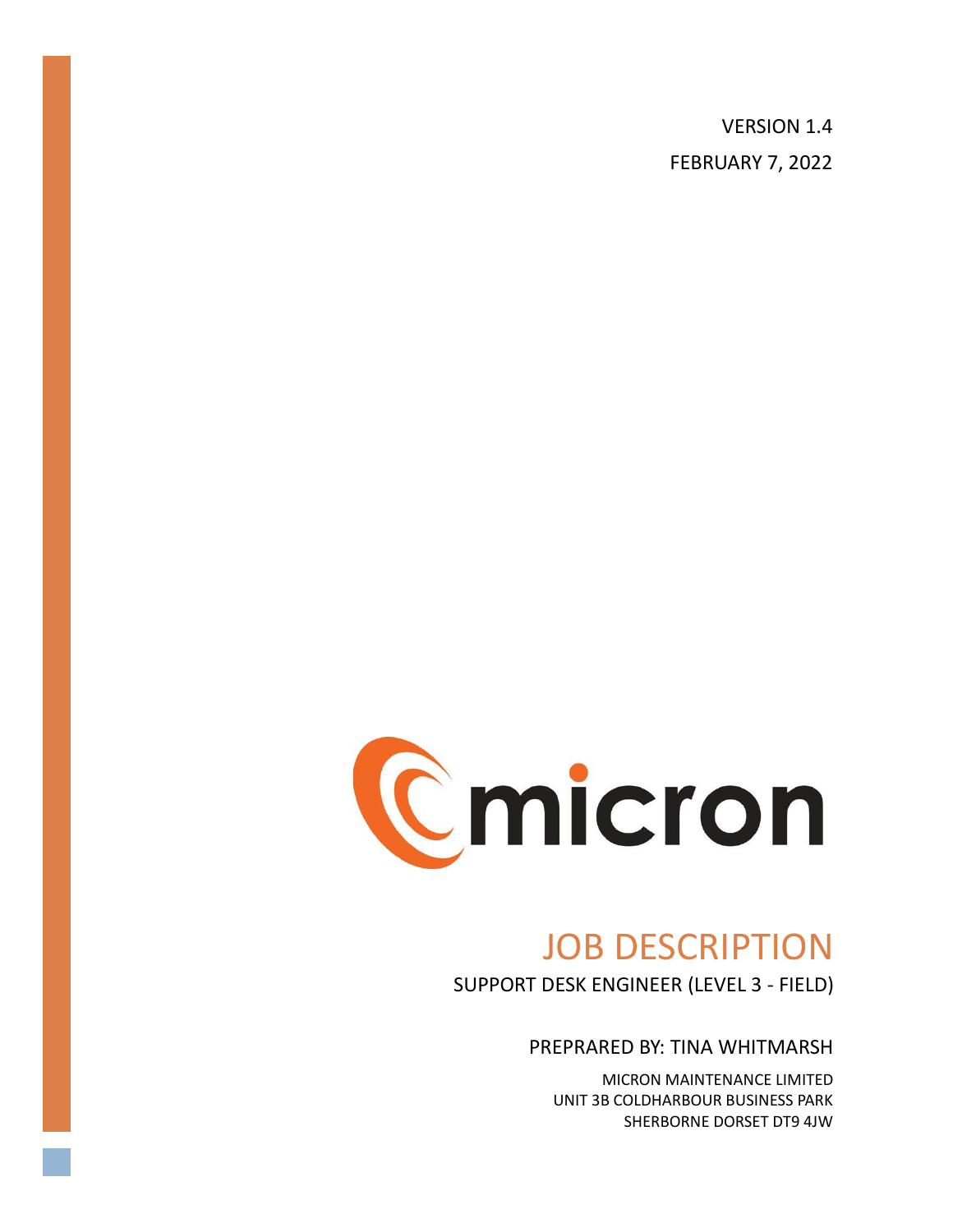| Title:             | Support Desk Engineer (Level 3 -<br>Field) |
|--------------------|--------------------------------------------|
| <b>Reports to:</b> | Head of Support                            |
| <b>Escalation:</b> | <b>Managing Director</b>                   |

## PURPOSE OF JOB ROLE:

As a member of the Support Desk, you will provide advance technical support for Telecoms, IT and WIFI. You will also be an escalation point for technical and customer queries.

Ensuring SLAs are achieved through effective management of the cases, providing clear communication and guidance to the Trainees and Support Desk Engineers.

In addition, to working on the support desk there will be a requirement to attend sites to resolve technical issues.

Working closely with the Head of Support, identify areas for continuous improvement and provide feedback on the performance of the team.

## KEY ACCOUNTABILITIES

Below are a list of activities/duties generally involved in the role. The list is non exhaustive, and the employee will from time to time be asked to fulfil other duties as directed by the Management Team.

- Provide advanced support in one of the following areas Telecoms, IT, WIFI and Connectivity
- Monitor cases in escalation queue, making sure a member of the team is dealing with the query and cases are not kept idle
- No more than 3 cases assigned to you at one time, ideally you won't have any cases assigned to you
- Assisting with Level 2 cases, ensuring they are moving forward but not to take ownership of the case
- To mentor Support Desk Engineers and aid their development and provide technical guidance for the team
- Daily catchup meetings with the Head of Support
- Train and onboard new starters
- Manage difficult customers, highlighting any concerns to the Head of Support or Management team
- To answer support line overflow
- To help service desk achieve KPI's
	- o Feedback
	- o Milestones
	- o Average case closed
	- o Rate per level
- Ensure policy and procedures are followed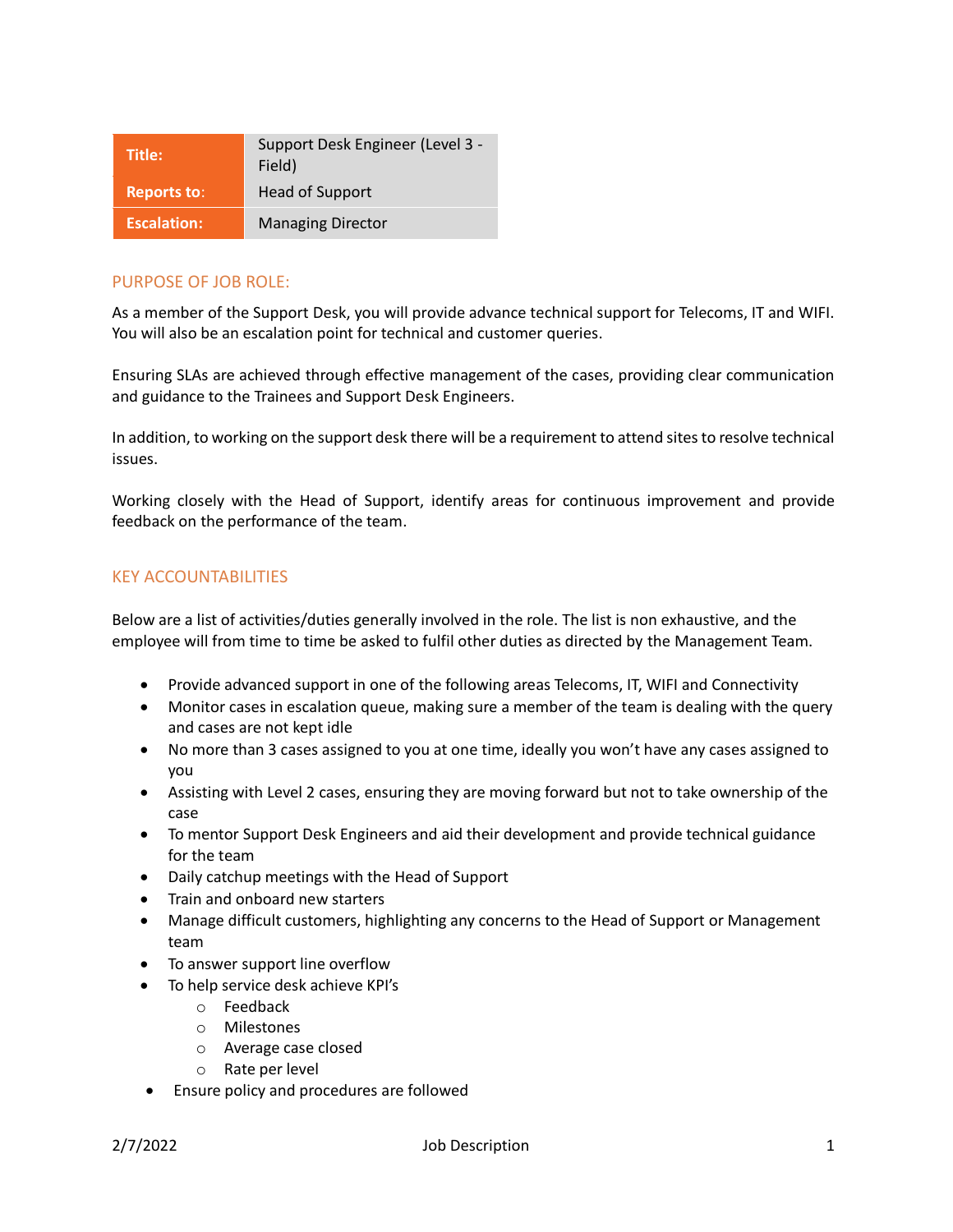- Ensure data is entered and captured in Salesforce
- Attend site if required to resolve technical issues
- Provide Out of Hours cover on a rota basis
- Flexibility to work additional hours to support business critical issues
- Create and publish knowledge base articles
- Highlight training gaps to Support Desk Team Leader and provide training when required
- Maintain and update own technical knowledge
- Ensure proactive monitoring alerts received via Ninja RMM are actioned under cases
- Ensure the high standards of customer support are upheld
- Ensure cases are picked up within milestones and customer is kept up to date in line with the customer journey and SLAs
- To build and maintain support relationships with key accounts

# QUALIFICATIONS & EXPERIENCE

- Minimum 3 years' experience in a similar role
- Achieved the Infrastructure Technician Level 3
- CompTIA A+ level 1 & 2 advantage
- Experience in supporting IT and Wi-Fi technologies
- Experience in Cisco IOS, configuring Cisco network equipment
- Working knowledge of Microsoft operating systems
- Have a solid understanding of how networks operate including experience in IPv4, routing and subnets
- Drivers license

#### SKILLS & BEHAVIOURS

- Ability to communicate effectively in a variety of situations
- Excellent interpersonal skills, both oral and written
- Excellent IT skills
- Effective organisational skills with the ability to plan and priorities tasks
- Ability to carry out tasks following training / direction
- Good time management skills to ensure tasks are completed and resolved in line with targets
- Confident and pleasant phone manner
- Good attention to detail
- Supportive and helpful team member
- Punctual and reliable

# WORKING HOURS

Core office hours are 8.30am to 5.30pm Monday to Thursday and 8.30am to 5.00pm Friday. The Support Desk operates an early and a late working pattern in addition to the core hours this is:

• Early 7.30am to 4.30pm Monday to Thursday and 7.30am to 4.00pm on Friday